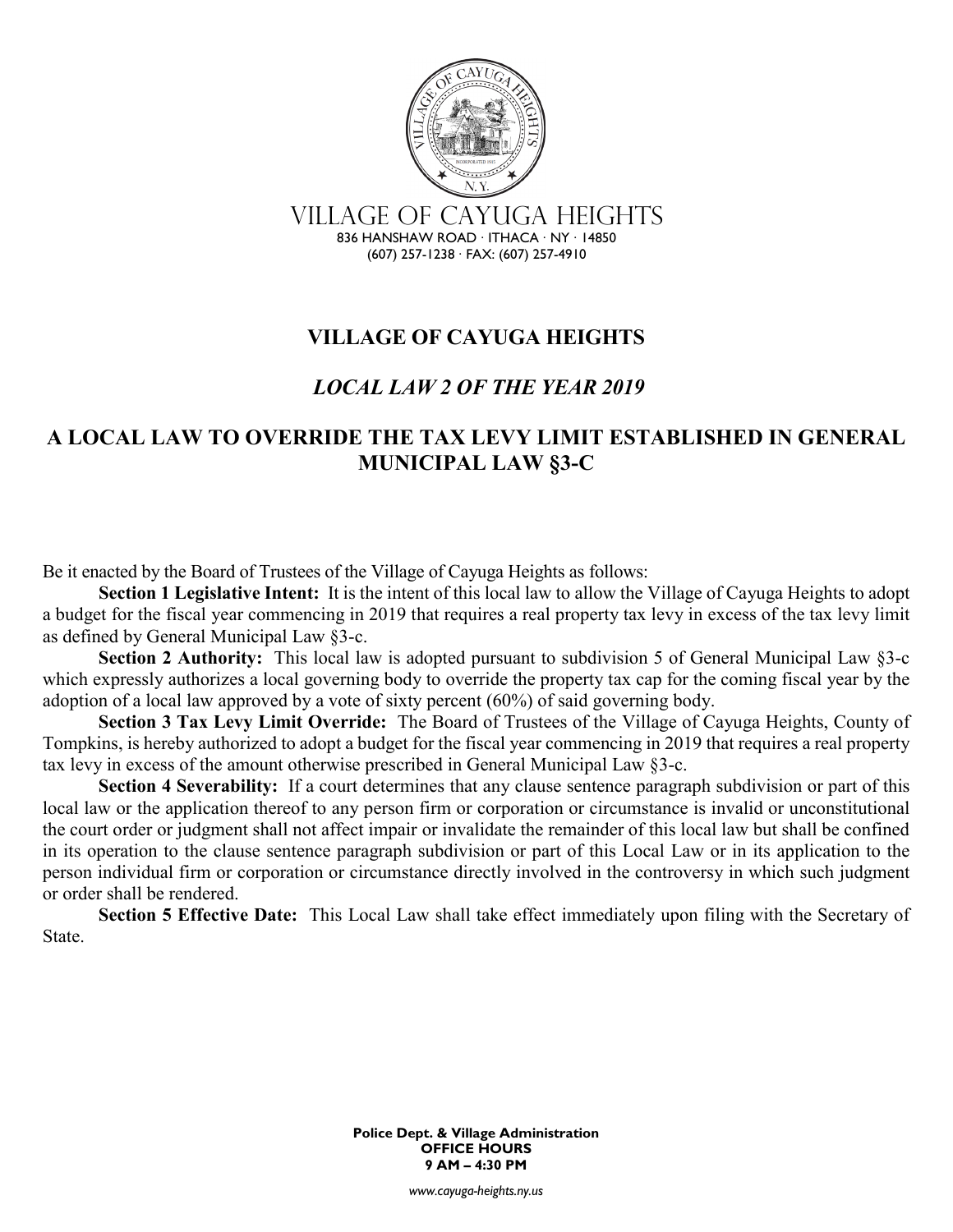## *Local Law Filing*

| City<br>Village<br>County<br>Town<br>X<br>(Select one:)                        |             |
|--------------------------------------------------------------------------------|-------------|
| <b>Village of Cayuga Heights</b><br>of                                         |             |
| Local Law No. $2$ of the year 2019                                             |             |
| Be it enacted by the<br><b>Board of Trustees</b><br>(Name of Legislative Body) | of the      |
| City<br>Village<br>County<br>Town<br>$\mathbf{X}$<br>(Select one:)             |             |
| of<br><b>Village of Cayuga Heights</b>                                         | as follows: |

See Attached Page 2